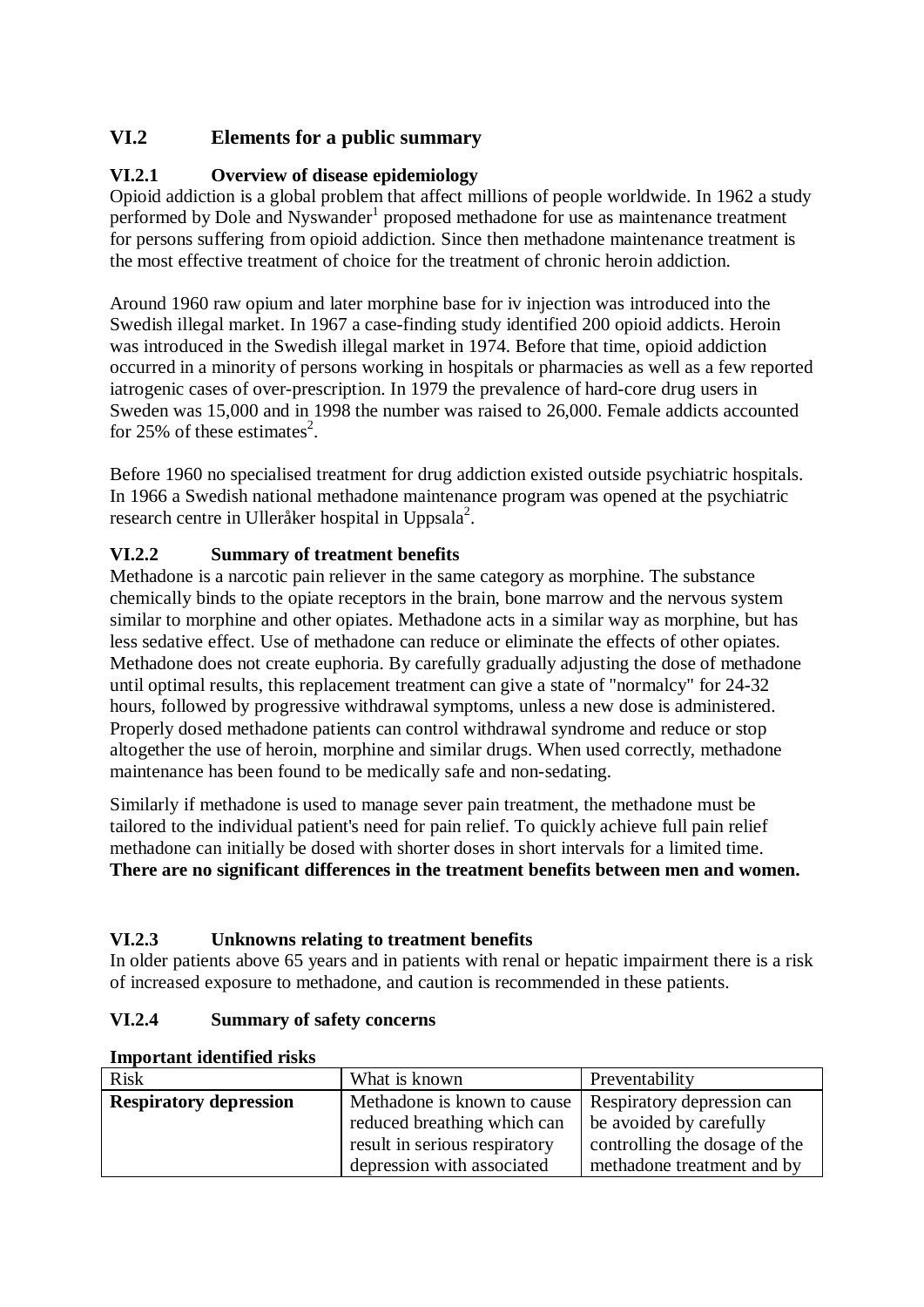| <b>Risk</b>                       | What is known                                                                                                                                                                                                                                                                                                                                                                                                                                  | Preventability                                                                                                                                                                                                                                                                                                                                  |
|-----------------------------------|------------------------------------------------------------------------------------------------------------------------------------------------------------------------------------------------------------------------------------------------------------------------------------------------------------------------------------------------------------------------------------------------------------------------------------------------|-------------------------------------------------------------------------------------------------------------------------------------------------------------------------------------------------------------------------------------------------------------------------------------------------------------------------------------------------|
|                                   | shock and cardiac arrest.                                                                                                                                                                                                                                                                                                                                                                                                                      | early recognition.                                                                                                                                                                                                                                                                                                                              |
| Heart disease<br>Liver impairment | Methadone is known to cause<br>side effects to the heart in<br>higher doses. Since the risk<br>for very serious side effects<br>to the heart are dose related<br>the daily dose of methadone<br>should not exceed 100<br>mg/day. Treatment with<br>higher doses should be<br>restricted to medical<br>professionals with extensive<br>experience in methadone<br>treatment.<br>Patients suffering from                                         | Heart conditions can be<br>avoided by carefully<br>controlling the dosage of the<br>methadone treatment and by<br>early recognition.<br>Patients need to inform their                                                                                                                                                                           |
|                                   | conditions in the liver that<br>weaken the livers ability to<br>metabolise methadone are at<br>risk of exposure to higher<br>plasma levels of methadone.                                                                                                                                                                                                                                                                                       | medical physicians of any<br>know condition related to<br>reduced liver function.<br>Furthermore, medical<br>practitioners need to take into<br>account the patient's ability to<br>metabolize methadone and<br>adjust the dose accordingly.                                                                                                    |
| Kidney impairment                 | Patients suffering from<br>conditions in the kidneys that<br>weaken the kidneys ability to<br>excrete methadone are at risk<br>of exposure to higher plasma<br>levels of methadone.                                                                                                                                                                                                                                                            | Patients need to inform their<br>medical physicians of any<br>know condition related to<br>reduced kidney function.<br>Furthermore, medical<br>practitioners need to take into<br>account the patient's ability to<br>excrete methadone and adjust<br>the dose accordingly.                                                                     |
| Drug interactions                 | Methadone acts with or<br>against, a number of other<br>substances that can reduce or<br>enhance methadone's<br>effectiveness or other<br>medicines that are taken<br>simultaneously while on<br>methadone treatment.<br>These include MAO<br>inhibitors, other narcotic<br>substances, substances that<br>affect liver metabolism<br>(CYP3A4 inducers or<br>inhibitors, CYP2D6<br>inhibitors) or other nervous<br>system depressive products. | Patients need to inform their<br>medical physicians of any<br>medication or substances that<br>they are currently taking and<br>a corrective dose or action<br>can be taken. Furthermore,<br>medical practitioners need to<br>take into account the patient's<br>medical history and current<br>medications and adjust the<br>dose accordingly. |